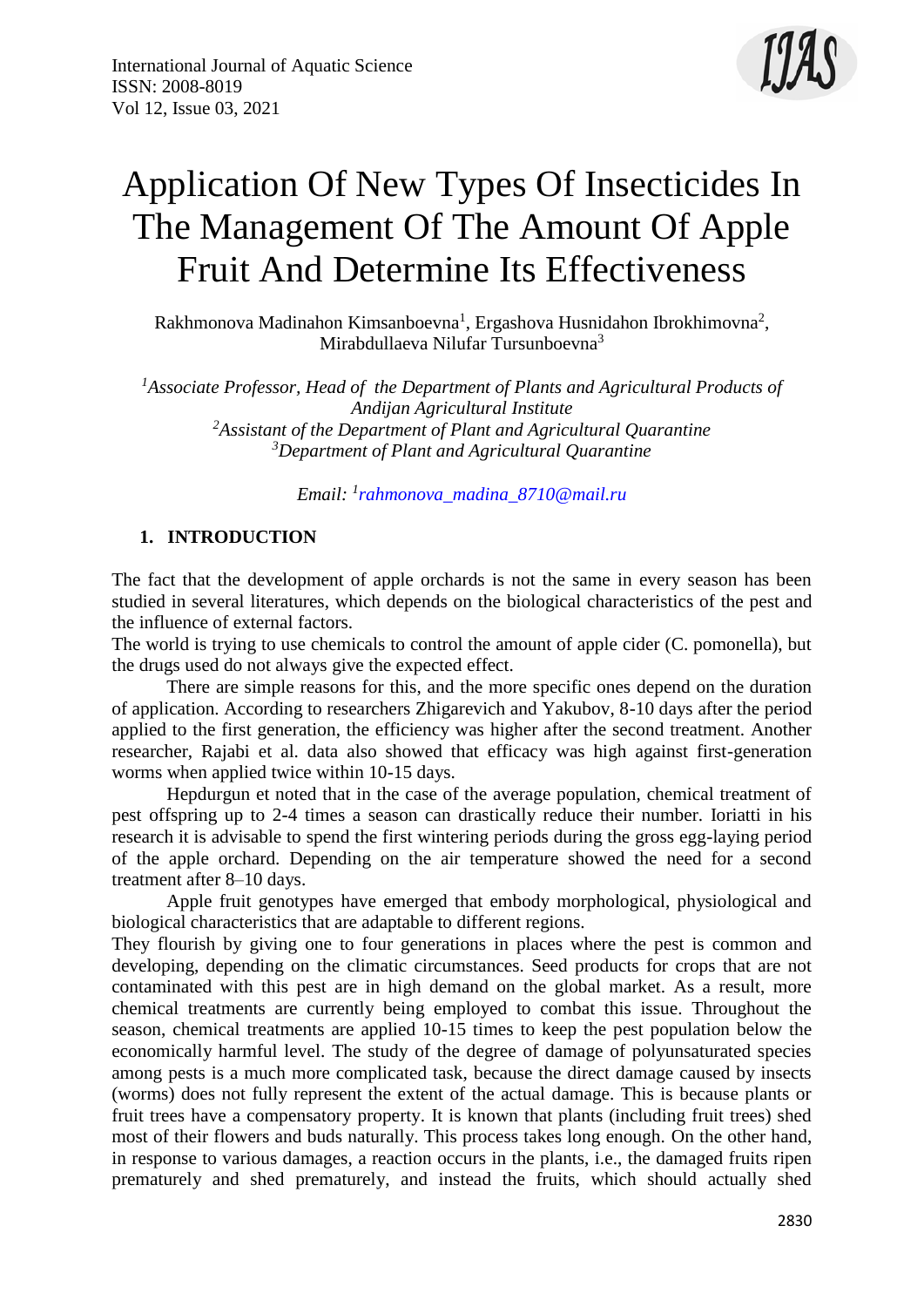

themselves, are preserved instead. This has been mentioned in the scientific articles of many researchers. Nevertheless, knowing the potential capabilities of the worms, the density of the trees, and the yield of a particular variety, it is possible to determine the loss of an apple crop. For example, when trees are planted in an 8x5 m system, there are 250 trees per 1 ha of garden area (in our experience - 230 per 1 ha). Different apple varieties can bear an average of 800 to 1,500 fruits per tree at the end of the season. The question arises: at what density of the pest (density of worms, the percentage of damaged fruit) can the protective process justify itself?

During the development of the first generation of OlM, the compensatory properties of trees are of great importance, because at this time there is a massive shedding of "excess" fruit elements. Therefore, it is not possible to determine the degree of damage of apples at this time.

If we take into account the fact that apple caterpillars damage a single apple weighing 70-100 g during its lifetime, then it can be seen that 12-14 caterpillars on one tree cause loss (or quality deterioration) of 1 kg of fruit and 230 kg of fruit per hectare. If we take into account that the price of 1 kg of fruit is 2000 soums, then this loss is 230 kg x 2000 soums = 460,000 soums per hectare. This means that processing costs (4 times per season:  $4x70000 =$ 280000 soums) can be covered 1.64 times. Thus, in orchards of medium-yielding, stronggrowing trees, the damage of apple orchards can be significant, with 1 in 80-100 fruits justifying the protective treatment when damaged.

These calculations apply to foggy middle and late apple varieties with agrofon and yield, respectively. In cases where the gardens are abandoned or in low-grained trees, changes to the calculations are required. Our calculations differ from the recommendations adopted in Russia (i.e. processing when 2 out of 100 apples are damaged).

It is very difficult to determine the loss of the crop under the influence of apples only in field conditions, because chemical treatment destroys not only the apple, but also a number of other satellite pests that pose a threat to the crop. ) can talk about complex protection. Therefore, during the 2001 season, we conducted experiments on farms in Qibray district, where two varieties of apples were chemically treated 4 times a season. In one of them, a mixture of insecticide with Bayleton fungicide was used (Table 6.2). In mid-August and September, experimental (protected) and control (unprocessed) trees were harvested (1 tree yield; 1 hectare yield; additional yield and commodity yield). Based on the results obtained, the following conclusions can be made. In the conditions of Tashkent region, protection of orchards from pests is a very important measure, as as a result of protection, different varieties yielded an additional 147.2-202.0 ts / ha per hectare; of which 87.2-83.1% are of high quality (and in control - 21.3-17.2%).

Depending on the preventive and agro-technical measures, the gardens can be adequately protected by insecticides used 4 times a season, one of which is the addition of fungicides.

Data on determining the effectiveness of chemical treatment only against apple orchards are given in Table 6.3. As can be seen from the table, under the untreated trees, the number of fruits damaged by apple orchards is 15-16% higher. Among the ripe fruits on the trees protected from apple orchards, the damage was 7.7-11.1%, and in the control - 57.2- 66.2%. Yields in protected trees were 83.1-79.3%, and in control - 23.1-29.2%, with 1-1.4% of damaged fruits and 39.8-22.5% in control. %. Based on the above information, the following conclusions can be drawn: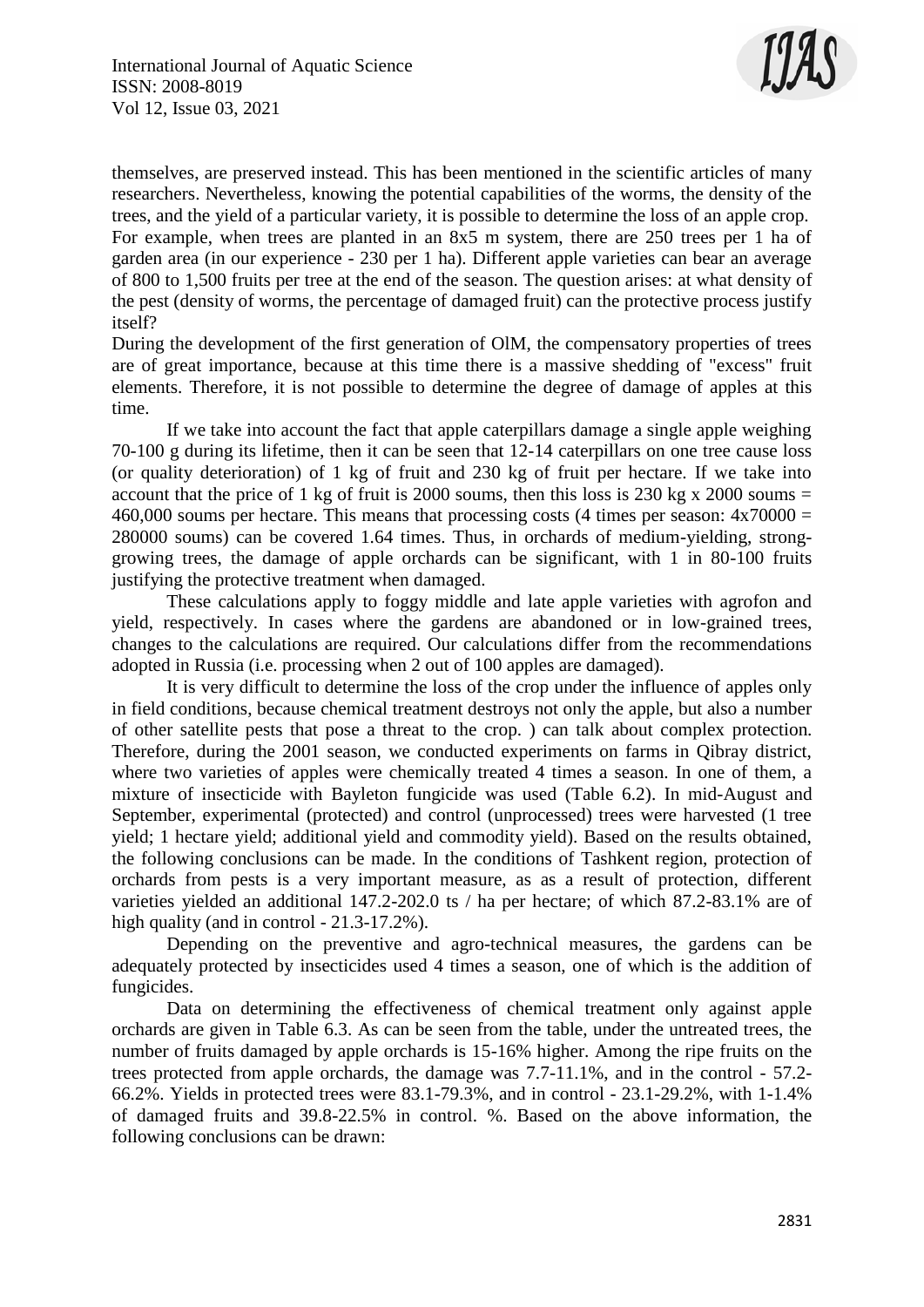

1. In medium-yielding, strong-growing apple varieties, the damage of OlM is felt when one out of every 100 fruits is damaged. At the same time, the yield loss per hectare is 200-230 kg. Under current conditions, 4-season tillage in gardens can cover 1.64 times.

However, the impact of chemicals on the environment and human health is increasing and the resistance of the pest to these agents is increasing.

Finally, the transition to a Harmonized Control System (IPM) has been recommended by scientists around the world to reduce the use of chemicals in pest control and to control the amount of apple fruit in reducing their environmental impact. One of them is the use of various pheromone catchers, as well as their resistance to natural reproduction. Such sex pheromone traps are successful not just in apple orchards, but also in the biological protection of plants and the cultivation of environmentally friendly fruit products. One of the most significant drawbacks of this strategy is that it is incapable of attracting females. Apples of all species in the apple orchard's biocenosis (microorganisms, parasites, predators) serve as the primary source of biological protection and a coordinated management system.

The implementation on the basis of their phenological calendars in the management of the amount of pests of apple fruits and other crops leads to an increase in the effectiveness of combat measures.

During the summer season, the fruit of apples develops in the regions of the Republic with three generations, in Mountain regions with 2-3 generations (1.- table). The fruit is winter in the period of worms in the range of gray Yuka paws. Most of them settle in shelters: crevices and cracks in the trunk of the tree and in the colon, a small part lives in the soil, under the moved bark, as well as under the root Bud, organic shoots on the surface of the soil.

## **Main part**

High yields of strawberries, currants, and raspberries, as well as fruit purity and medicinal characteristics, are among the country's fruit and vegetable harvests. Because of their slow development, these plants are softened and supplemented with organic and mineral fertilizers in the spring. The yield of strawberries is determined by the time it takes for the soil to soften, and the softer the soil, the larger the yield. The soil is loosened to a depth of 10–12 cm, so that the soil around the plant can be cultivated. Depending on the soil fertility, 120-180 kg of pure nitrogen, 90-120 kg of phosphorus and 30-60 kg of potassium are applied per hectare.

 Nitrogen and phosphorus fertilizers are applied in mid-spring (March), the rest of the crop is harvested. The plant now begins to produce buds for the next year.

The tubers are cleaned of old, dried leaves, and the dried leaves should be removed and burned. When the roots are exposed, the soil is removed, and the growth points of the sunken or deeper tubers are exposed. The field is cleared of weeds, the soil is loosened, the crop is evenly distributed, and the dry ones are replaced by new ones.

The main condition for growing strawberries in the republic is water supply. Frequent rainfall does not meet the needs of the plant during the growing season. Strawberries are irrigated 13-24 times during the growing season, with a water consumption of 300-800 m3 / ha per hectare.

In the gravelly lands of the Fergana Valley and in Bukhara, Kashkadarya and Surkhandarya regions, irrigation should be carried out more frequently, but , before planting in small amounts, and in heavy soils of Tashkent region, less.

 Watering time depends on air temperature and soil moisture. The first watering is when the fruit starts to ripen - in April, but when spring comes early and dry, it is watered once in March, 3–4 times in May, 2–3 times in June, 3 times in July, 2 times in August, once in September and October. During the ripening period, the furrow is irrigated intermittently.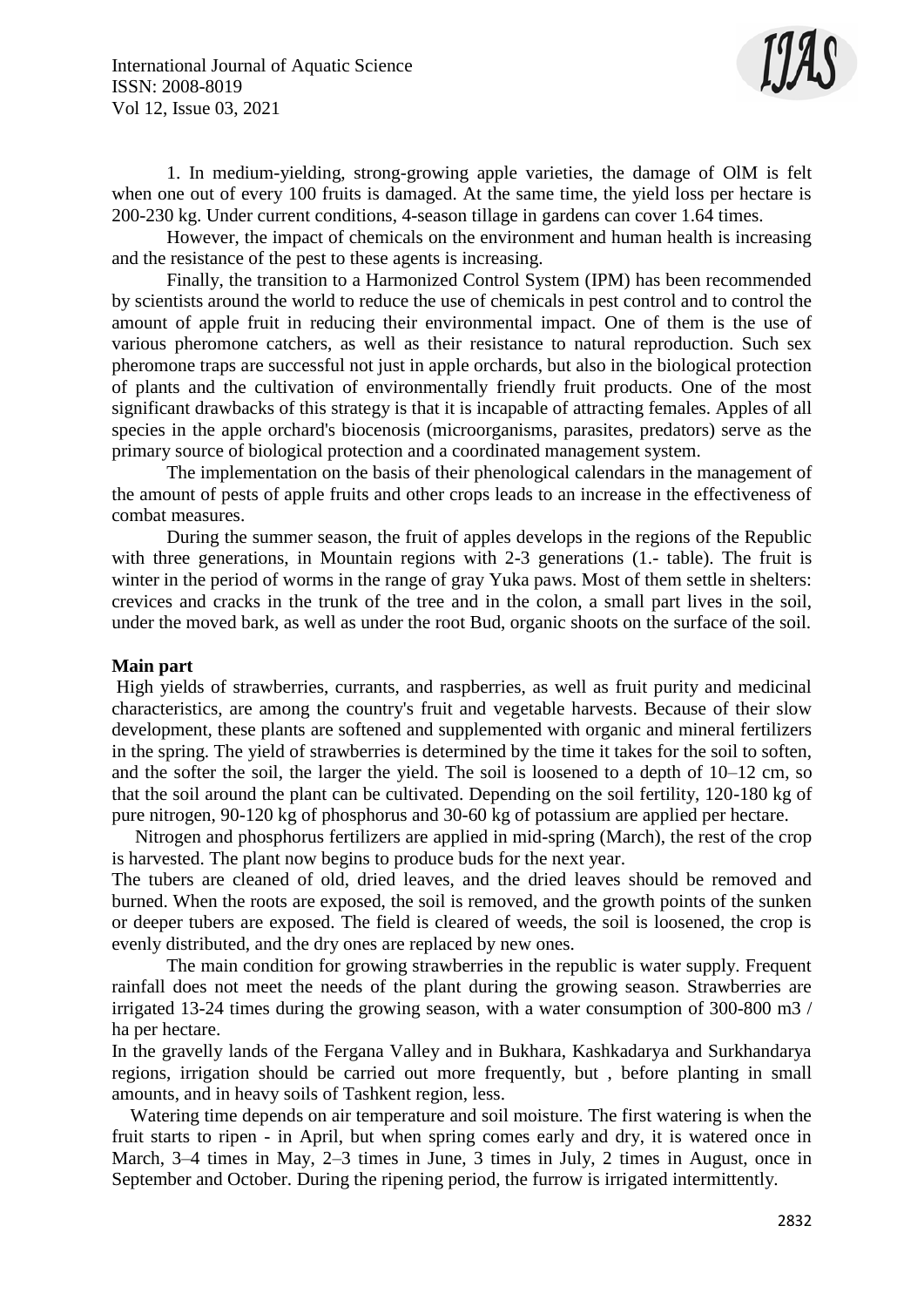

Currant is a perennial shrub that grows well in one place for 15-20 years. In early spring, 120-150 kg of pure nitrogen fertilizer is applied to the blackberry field, plowed to a depth of 25-30 cm between rows, and the bush area is softened. As a perennial shrub, it has the ability to grow new branches every year. The branches begin to bear fruit in the second year, and the yield on the branch increases from 3 to 5 years. After 5 years, the yield decreases and the fruit crumbles.

Therefore, in the spring, branches older than 5 years and weak annual branches are cut off, and in their place 5-6 well-developed annual branches are left. A plentiful and highquality harvest is obtained if there are 20-25 branches of different ages on one currant.

 Currants are watered six to twelve times during the growing season, depending on soil moisture and mechanical composition.

In areas with good moisture retention, the irrigation rate is 500–800 m3 / ha. forms. The first watering is during the flowering period, and at the beginning of fruiting, the branches are watered until they are completely moistened with water. During the period of fruiting and ripening (May-June), the number of waterings is increased and one watering is carried out every 10-15 days. After harvesting (July-August), the budding period begins. During this period, the soil should be moist and soft. In September, the currants are watered once before preparing for winter, then the aisles are softened to retain moisture in the soil. If the soil begins to dry out, the soil cracks, the roots break off, the plant stops growing, and the leaves turn yellow, which should not be allowed.

Due to the proximity of the roots of raspberry bushes to the ground, the aisles are loosened to a depth of 10–12 cm, and around the bush - to a depth of 4–5 cm. The upper part of a semi-shrub plant is biennial, and in the process of development - perennial. The root system here is perennial, but the branches can only live for two years. In the first year, the twig grows, and in the second year it bears fruit. The collected stem dries up by autumn. In autumn or early spring, dried branches are cut, replaced with new shoots, and the upper part of annual branches is cut off (150–160 cm higher). Then the buds will develop well, and the fruits will be large, high-quality and abundant.

Some raspberry types produce twice as much fruit as others. In these types, an annual branch grows on a branch after the second year of ripening (end of May and June) in August, at the top of which buds develop, and the fruits mature in September. Raspberries have been growing in the same spot for more than ten to twelve years and produce fruit each year. Grows well on humus-rich, well-drained and permeable sandy loam and loamy soils, gives abundant yields. Not suitable for planting in heavy soils, marshes, and carbonate-rich soils. Fertilization is one of the important agronomic measures to increase yields.

It is known that raspberries form a large number of buckwheat roots every year and absorb many nutrients from the soil. Therefore, in order to get a rich harvest, it is necessary to apply 500-600 kg of superphosphate, 100 kg of potassium salt and 150-200 kg of ammonium nitrate per hectare of mineral fertilizers annually. Depending on soil fertility, 60-80 tons of organic fertilizers per hectare should be applied annually or at intervals. Manure, phosphorus and potassium fertilizers are applied when plowing in the fall, and nitrogen fertilizers are applied in the spring before loosening the soil.

During the growing season raspberries are watered 12–15 times, the amount of irrigation is  $500-600$  m<sup>3</sup> per hectare. Irrigation is carried out before the harvest, when the first watering ends, the second before flowering, the third before fruiting, the fourth to eighth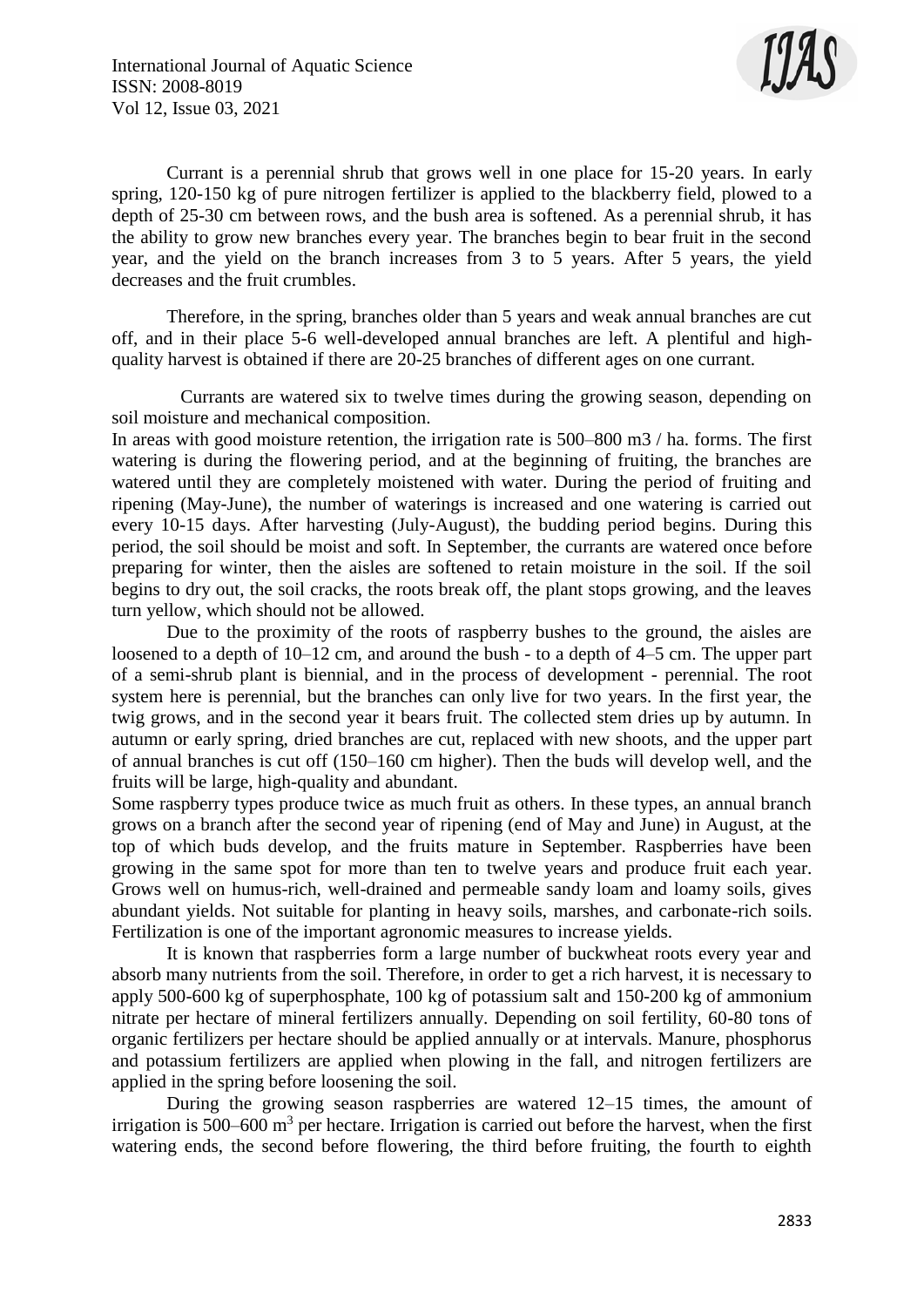

when the fruit ripens, the ninth to fifteenth. In order to make the plant resistant, watering is stopped in September.

 In addition to the selection of varieties and the use of agricultural techniques to increase the yield of berries and obtain high quality fruit, it is important to take timely measures to protect plants from diseases and pests. Strawberries are more susceptible to illnesses such white spot, flour dew, and gray rot. Fruit and plant damage is caused by insects such as the long-nosed strawberry mite, leafhopper, golden beetle, and mucous worms. Verticillium illness affects currants to some extent, but long-nosed and spider mites are more common in raspberries.

One percent Bordeaux fluid is sprayed in the spring when the plant begins to grow leaves or before flowering, and three percent Bordeaux fluid is treated twice in the fall against the white spot disease of strawberries. Gray rot attacks the plant's fruits, flowers, fruit pods, and foliage. The illness is more common when the fruit is watered often prior to maturity and when the fruit comes into contact with the ground.

Damaged fruits rot and covered with gray dust. On the leaves appear black streaks, spots with large bands. It is necessary to pick up the rotten fruit and bury it. Flour dew disease affects the leaves, flowers, buds, ripe fruits of the plant.

 The measure to control the disease is to collect and destroy plant debris. In addition, as soon as the first signs of the disease appear, it is necessary to spray, spraying it with one percent sulfur colloid. This should be repeated every 15–20 days until 20 days before harvest. Verticellosis wither affects the branches of currants, the first symptoms of which are felt in May. One- or two-year-old twigs turn yellow and the leaves wither, and during the disease the currant twig is partially or completely withered. In doing so, it is necessary to cut the dried branches, remove diseased bushes with roots and underground twigs, and remove the fallen leaves.

Spraying 30% Carbophos (2–4.5 kg per hectare) or 1% Bordeaux liquid in early spring against long-nosed pests, strawberry leaves, spiders gives good results. Timely and high-quality implementation of these measures will create a solid foundation for a rich berry harvest.

In the gravelly soils of the Fergana Valley and in the Bukhara, Kashkadarya and Surkhandarya regions, irrigation is frequent, but to a lesser extent. In the heavy soils of Tashkent region, it is less, but it is necessary to spend until the harvest.

 Watering time depends on air temperature and soil moisture. The first watering is when the fruit starts to ripen - in April, but when spring comes early and dry, it is watered once in March, 3–4 times in May, 2–3 times in June, 3 times in July, 2 times in August, once in September and October. During the ripening period, the furrow is irrigated intermittently.

 Currant is a perennial shrub that grows well in one place for 15-20 years. In early spring, 120-150 kg of pure nitrogen fertilizer is applied to the blackberry field, plowed to a depth of 25-30 cm between rows, and the bush area is softened.

As a perennial shrub, it has the ability to grow new branches every year. The branches begin to bear fruit in the second year, and the yield on the branch increases from 3 to 5 years. After 5 years, the yield decreases and the fruit crumbles. Therefore, in the spring, branches older than 5 years and weak one-year branches are cut, and in their place, 5-6 well-developed annual branches are left, and the rest are cut. Abundant and high-quality harvest is obtained if a single currant has 20-25 branches of different ages. Currants are watered six to twelve times during the growing season, depending on soil moisture and mechanical composition. In areas with good moisture retention, the irrigation rate is 500–800 m3 / ha. forms. The first watering is during the flowering period, and at the beginning of fruiting, the branches are watered until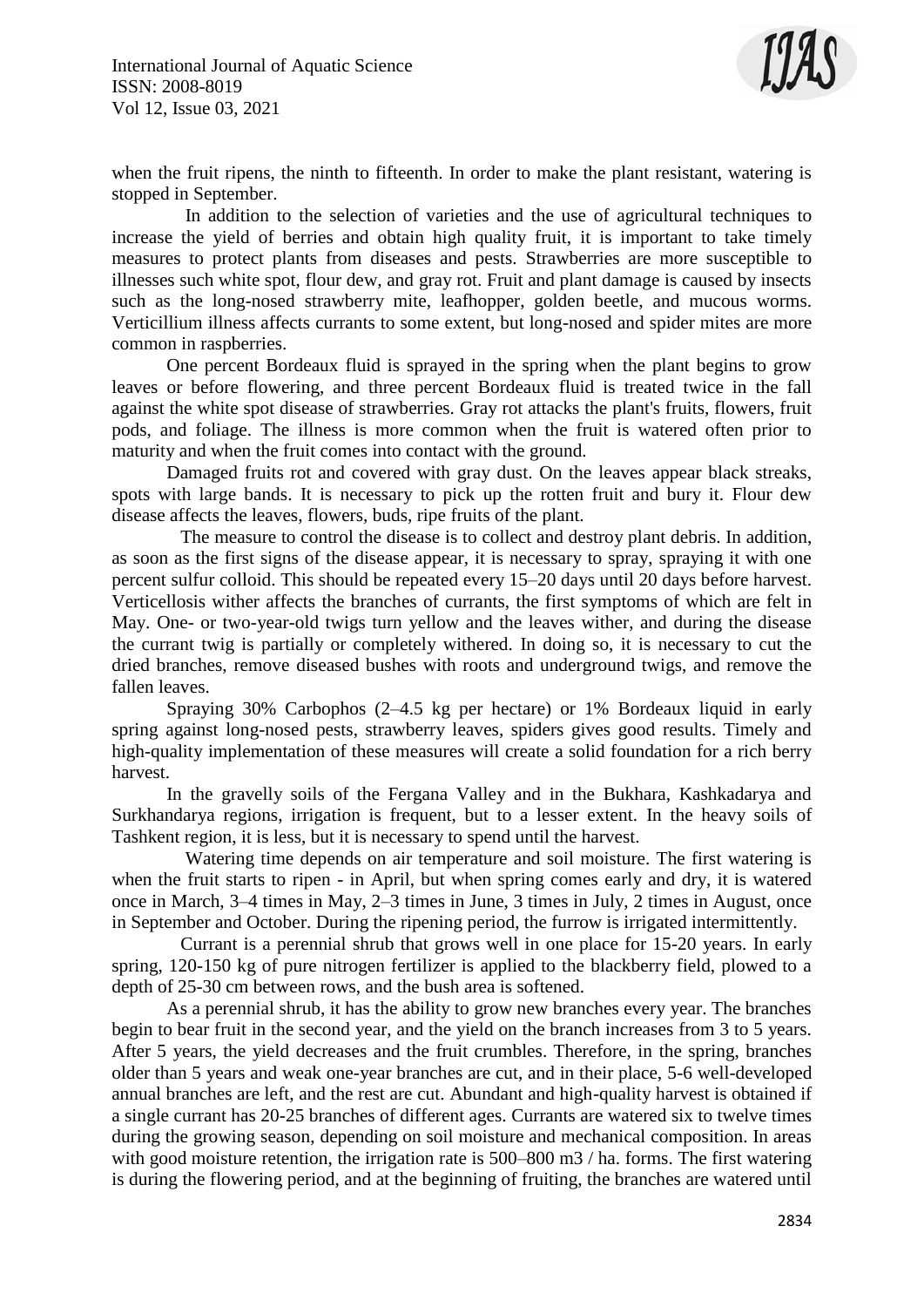

they are completely moistened with water. During fruiting and ripening (May-June) the number of waterings is increased and one watering is given every 10-15 days. After harvesting (July-August) begins the period of bud formation. During this period, the soil should be moist and soft. In September, currants are watered once before preparing for winter, then the row spacing is loosened in order to retain moisture in the soil. If the earth begins to dry up, the dirt splits, the roots break off, the plant stops developing, and the leaves become yellow, which is not something that should be allowed.

The row spacing is relaxed to a depth of 10–12 cm around the bush, and to a depth of 4–5 cm around the bush, due to the proximity of the roots of raspberry bushes to the ground. The semi-upper shrub's part is biannual, and the development process is periodic. Moreover, the development process is never-ending. The root system is evergreen, while the branches have a two-year lifespan. The rod grows the first year and yields fruit the second year. By October, the harvested stem has dried up. Dry branches are chopped off in the autumn or early spring and replaced with new shoots, and the upper section of the annual branches (150–160 cm above) is cut. Then the flower buds will develop well and the fruits will be large, high quality and abundant.

 Some varieties of raspberries have the ability to bear fruit twice. In these varieties, after the second year of ripening on the twig (late May and June), an annual twig grows in August, flower buds develop at the top of the twig, and the fruit ripens in September. Raspberries grow in one place for 10–12 years and more and bear fruit every year. Grows well in humus-rich, well-drained and permeable sandy and loamy soils and gives abundant yields. It is not suitable for planting in heavy soils, swamps, carbonate-rich soils. One of the important agronomic measures to increase productivity is fertilization. It is known that raspberries form a large number of buckwheat roots every year and absorb many nutrients from the soil. Therefore, in order to get a rich harvest, it is necessary to apply 500-600 kg of superphosphate, 100 kg of potassium salt and 150-200 kg of ammonium nitrate per hectare of mineral fertilizers annually. Depending on soil fertility, 60-80 tons of organic fertilizers per hectare should be applied annually or at intervals. Manure, phosphorus and potassium fertilizers are applied when plowing in the fall, and nitrogen fertilizers are applied in the spring before loosening the soil. During the growing season raspberries are watered 12–15 times, the amount of irrigation is 500–600 m3 per hectare. Irrigation is carried out before the harvest, when the first watering ends, the second before flowering, the third before fruiting, the fourth to eighth when the fruit ripens, the ninth to fifteenth. In order to make the plant resistant, watering is stopped in September.

 In addition to the selection of varieties and the use of agricultural techniques to increase the yield of berries and obtain high quality fruit, it is important to carry out timely measures to protect plants from diseases and pests.

Strawberries are more susceptible to white spot, flour dew, gray rot diseases Insects such as long-nosed, strawberry mite, leafhopper, golden beetle, mucous worms damage the fruit and plant. Currants are partially affected by verticillium disease, while raspberries are more susceptible to long-nosed and spider mites.

 3% Bordeaux fluid is sprayed twice in the fall against the white spot disease of strawberries, and one percent Bordeaux fluid is sprayed in the spring when the plant begins to produce leaves or before flowering. Fruits, flowers, fruit pods, leaves of the plant are damaged by gray rot. The disease mainly develops when the fruit is watered frequently before ripening and when the fruit touches the ground. Damaged fruits rot and are covered with gray dust. On the leaves appear black streaks, spots with large bands. Rotten fruits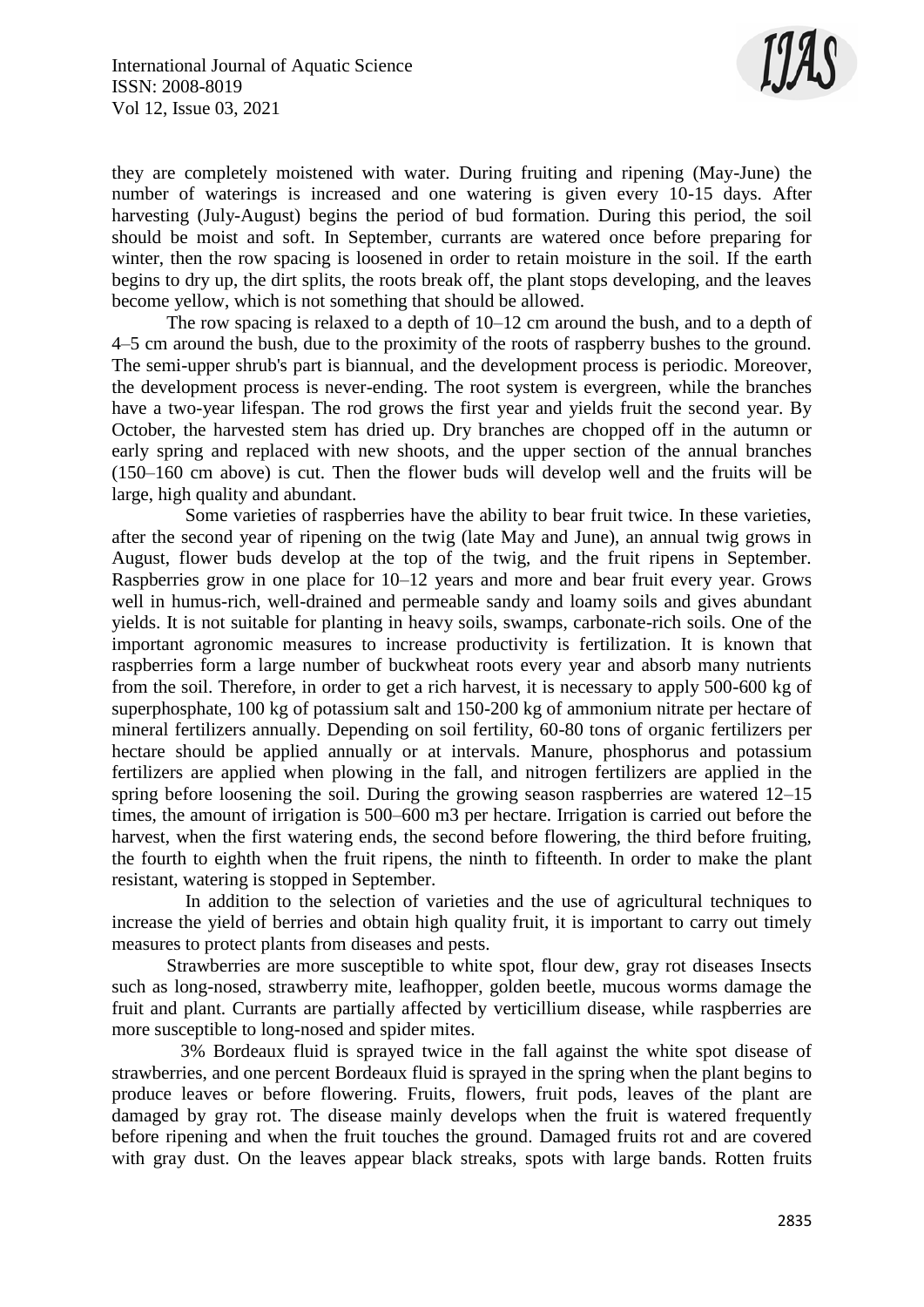International Journal of Aquatic Science ISSN: 2008-8019 Vol 12, Issue 03, 2021



should be collected and buried. Flour dew disease infects leaves, flowers, buds and ripe fruits of the plant.

The measure to control the disease is to collect and destroy plant debris.

In addition, the first signs of the disease should be dusted with a decoction, spray on it a percentage of sulfur colloidal. This measure should be repeated every 15-20 days until there are 20 days left to harvest. The disease of the verticellez sagging damages the branches of the scab, the first signs of which are felt in May. A year or two the branches turn yellow and the leaves turn yellow, during the period of the disease the Spruce branch remains partially or completely dry. It is necessary to cut off the dried twigs of the bun, remove the diseased tubers with roots and underground branches, removing the spilled leaves.

 From pests it is good to spray 30 percent of Carbophos (2-4, 5 kg per hectare) or 1 percent of Bordeaux liquid in the early spring against Sturgeon, strawberry leaf,spiders. The timely and high-quality implementation of these events creates a good basis for the abundance of fruit berries.

## **2. REFERENCES**

- [ 1] Rakhmonova, M. K., Khamdamov, K. K., Parpieva, M. K., & Abdullayeva, G. D. THE METHOD OF APPLYING THE TRICHOGRAM AGAINST THE APPLE MOTH. Zbiór artykułów naukowych recenzowanych., 160.
- [2] Rakhmonova, M. K. (2018). The use of trichogramma (TRICHOGRAMMAEVANESCENS) against apple fruit moth. Actual Problems of modern Science, (4), 215-217.
- [ 3] Bustanov, Z. T., Khamdamov, K. K., Rakhmonova, M. K., & Rustamova, G. Yu. (2018). THE EFFECT OF COMBINED CONTROL ON THE QUALITY OF FRUITS, THE EXTRACTIVITY OF ALGAE WORMS. In Features of the modern stage of development of natural and technical sciences (pp. 84-87).
- [ 4] Rakhmonova, M. K., Khamdamov, K. K., & Mirabdulaeva, N. (2020). BIOLOGICAL EFFICACY OF THE DRUG "ABAM EXTRA" AGAINST APPLE MOTH. Actual Problems of Modern Science, (5), 148-150.
- [ 5] Isashova, U. A., & Rakhmonova, M. K. (2020). THE IMPORTANCE OF PARASITIC ENTOMOPHAGES IN CONTROLLING THE NUMBER OF APHIDS IN VEGETABLE CROPS. Actual Problems of modern Science, (5), 139-141.
- [ 6] Rakhmonova, M. K., Khamdamov, K. Kh., & Abdullayeva, G. D. (2019). INTENSIVE APPLE ORCHARDS: BIOMETODES. Bulletin of Science, 1(12), 252-256.
- [ 7] Alimukhamedov S. N., Adashkevich B. P., Adylov Z. K., Khodzhaev Sh. T. Biological protection of cotton. - Tashkent: Mehnat, 1989 – - 167 p. /3 from-Denmark to Rus. and Uzbek. yaz./.
- [ 8] Anisimov A. I., Lazurkina N. V., Shvedov A. N. Features of induction and inheritance of sterility under the action of different doses of gamma rays on the apple fruit moth /Inf. byul. UPU MOBB, Leningrad. – 1988. -  $\mathcal{N}$ <sup>o</sup>22. – 6 p.
- [ 9] Arakelyan A. O., Nikoghosyan E. Z. Eastern plodozhorki in Armenia /Materials of the Seventh Congress of the All-Russian Federation. entomol. total. (part 2). - L.-1974. - p. 13-14.
- [ 10] Arkhangelsk P. N. Pests of gardens of Uzbekistan.- Tashkent, 1941 - 159 p.
- [ 11] Atanov N. T., Gummel E. A socle against the eastern fruitworm / / Zh. Agriculture of Uzbekistan. - 1987. - No. 3. - pp. 42-43.